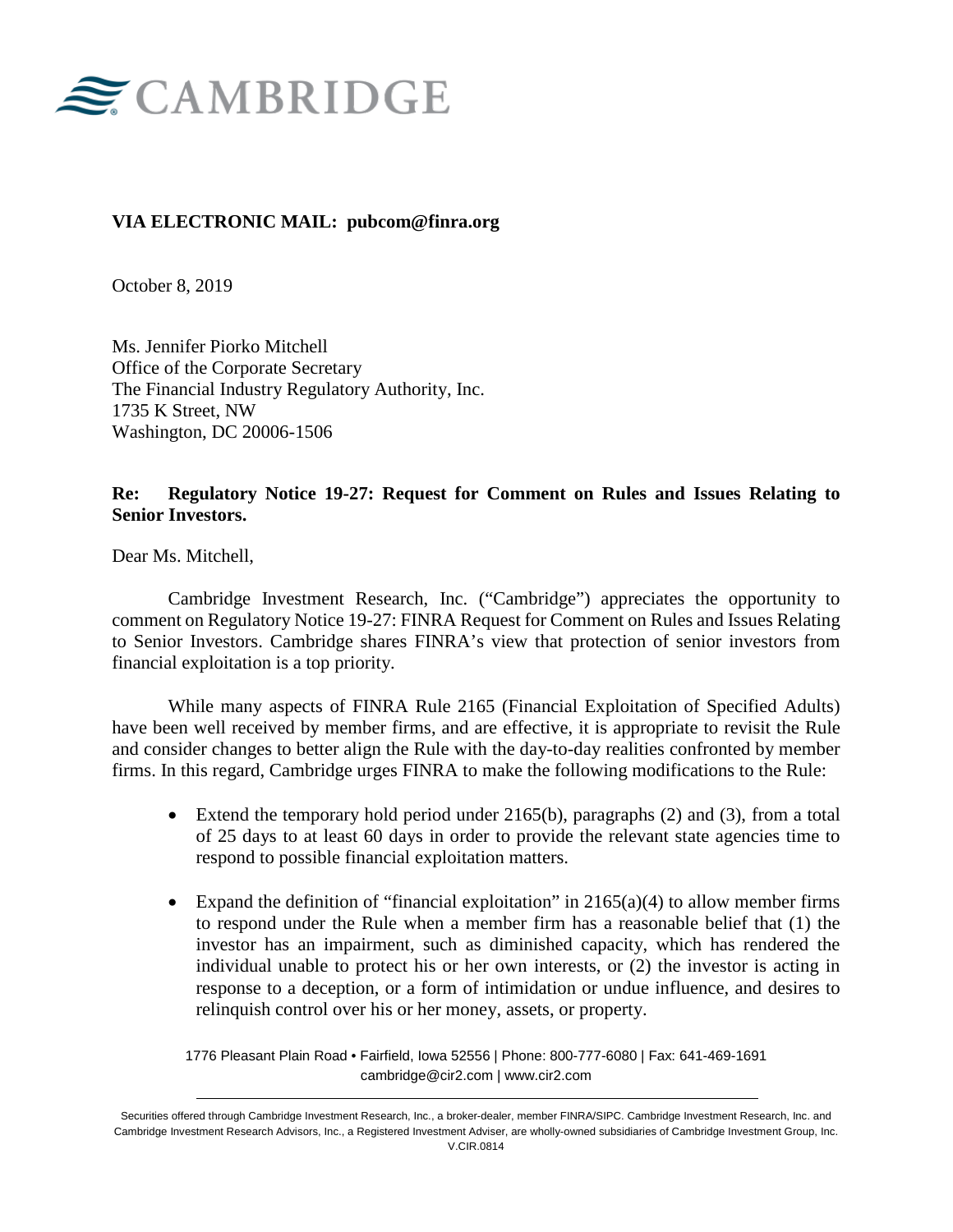- Develop a dedicated Rule 2165 problem code(s) to give member firms a means to clearly differentiate complaints received by those member firms as a consequence of compliance with the Rule, and to assure member firms that compliance with the Rule will not result in a negative impact to the member firm.
- Add Safe Harbor provisions to the Rule to address U4/U5 complaint reporting by creating a mechanism to identify complaints specifically related to actions taken in reliance on or in compliance with the Rule.

Additionally, Cambridge believes a change proposed in Regulatory Notice 19-27 is neither necessary nor constructive at this stage. Specifically:

• The complexities and potential ramifications of permitting the imposition of transaction restrictions, in addition to disbursement restrictions, militates against the imposition of such a change in the Rule.

# **I. PROPOSED REVISIONS**

# **A. EXTENDED HOLD PERIOD**

Cambridge believes FINRA Rule 2165 could be amended to extend the length of time member firms could employ temporary holds to address potential financial exploitation issues. Cambridge recommends FINRA consider extending the temporary hold period allowed under Rule 2165(b), paragraphs (2) and (3), from a total of 25 business days to a total of 60 business days by extending the 15 day hold period to 30 days and the 10 day extension to an additional 30 days.

This alteration would afford member firms a substantive window of opportunity to obtain information, whether by oral or written correspondence with the parties involved; to assess the scope, nature, and gravity of the potential exploitation; to determine proper remedial action; and to give state regulatory agencies a sufficient amount of time to either make a determination or to take action.

In support of this proposed extension, Cambridge notes a number of occasions where Cambridge has taken steps to notify state agencies of suspected financial exploitation of specified adults in compliance with Rule 2165, only to have the agency table the issue or decline to respond entirely. The justification for this response is that these agencies often lack manpower or sufficient time to effectively address the issue.

### **B. EXPANDED DEFINITION OF FINANCIAL EXPLOITATION**

Cambridge believes it would be valuable to extend Rule 2165's scope to circumstances where there is a reasonable belief the investor has an impairment rendering the individual unable to protect his or her own interests (e.g., a cognitive impairment or diminished capacity), irrespective of whether there is evidence that the investor may be the victim of financial exploitation by a third party.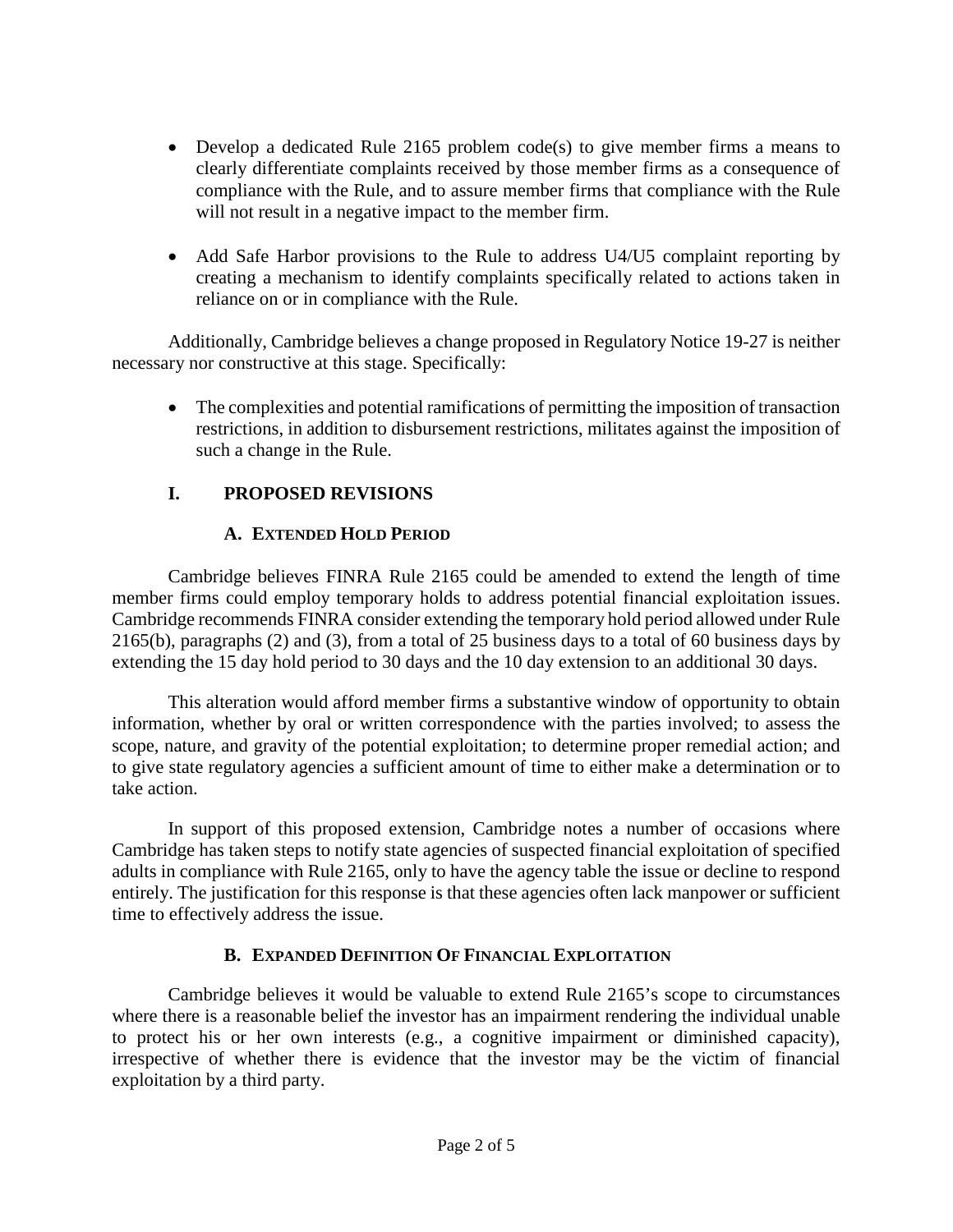Unfortunately, Cambridge has observed circumstances where customers have instructed their financial professional to withdraw or wire funds due to deception, such as customers who believe they have won the lottery or inherited funds from foreign countries. In such circumstances, if Cambridge and its financial professionals are unable to convince the customer to reconsider a request potentially motivated by deception, fraud or an illegitimate scheme, or if a trusted contact does not intervene, the only recourse is to comply immediately with the instructions of the customer.

FINRA could consider expanding the temporary hold provision in the Rule to permit a temporary hold under these exigent circumstances. This would afford member firms time to take such steps as necessary to contact other agencies in order to protect such vulnerable investors.

However, Cambridge does not believe that FINRA should require a member firm to make a determination regarding whether an impairment exists or whether the investor suffers from diminished capacity. Member firms are neither qualified to make such determinations nor in a position to sufficiently assess and determine the nature and extent of any such impairment. Imposing an obligation of this type on a member firm would be too complex and imprecise.

## **C. SAFE HARBOR**

Cambridge believes a safe harbor from customer complaints when taking actions pursuant to this Rule would further the Rule's intent. FINRA could create additional mechanisms to eliminate the negative impacts member firms encounter when complying with these rules.

The proposed safe harbor could be accomplished through the development of specific problem codes for use in reporting pursuant to FINRA Rule 4530 (Reporting Requirements). The current problem code framework may penalize a member firm's effort to reasonably protect those investors who may have fallen or will fall subject to wrongful financial exploitation. Specifically, the lack of a unique problem code precludes a distinction between complaints based on compliance with Rule 2165 and other conduct. It is the inability to distinguish among these types of complaints that potentially creates a disincentive to placing a Rule 2165 hold on a customer account. FINRA could incorporate new problem codes, and language defining those problem codes, which would create a safe harbor for Rule 2165 reporting.

Of great concern are those required disclosures associated with the reporting of allegations involving theft or misappropriation of funds or securities under FINRA Rule 4530(a)(1)(B). In past experiences, when placing a hold on a customer account under Rule 2165(b)(2) in response to an alleged financial exploitation issue, Cambridge has received complaints from both customers and third party agents of those customers alleging theft and/or misappropriation of the customer's property by Cambridge or Cambridge's registered person(s). Reporting this matter within the current code framework mischaracterizes the scope and nature of these Rule 2165 compliance events.

Cambridge believes that providing a mechanism to appropriately characterize Rule 2165 compliance events be an appropriate step for FINRA to take as the current reporting codes lack sufficient detail to truly categorize these types of events. Cambridge feels this is appropriate for two reasons. First, in administering a hold upon the customer's account in an attempt to protect a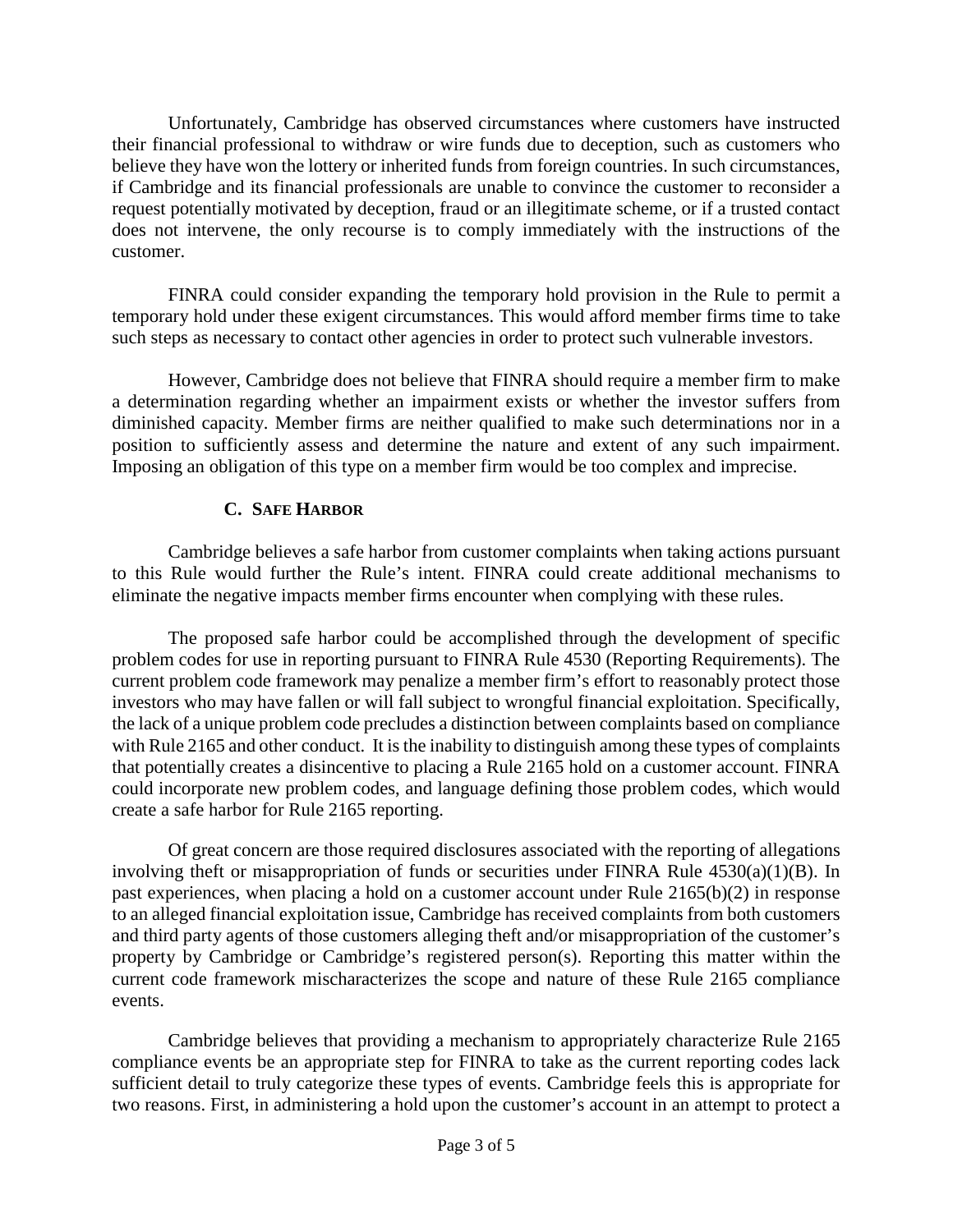vulnerable person from financial exploitation, neither Cambridge nor its registered person are acting with the malfeasance, misfeasance, or nonfeasance which a Rule 4530(a)(1)(B) disclosure implies. Second, the lack of a problem code to differentiate 2165 activity from other activity is confusing.

While Rule 2165(b)(1)(A) does not mandate a member firm place a hold on the investor's account, it does create a reasonable mechanism for a member firm to employ in pursuit of fair and equitable business practices. However, the use of that mechanism is shrouded under a veil of a prospective penalty. Member firms contemplating placing a hold on the account of a vulnerable person may be disinclined to do so if the investor or investor's agent seems inclined to file a complaint alleging theft or misappropriation of that investor's funds that must be reported. This potential for mischaracterization needs to be removed.

Further, FINRA could eliminate another barrier to Rule 2165 activity by excluding from Form U4 and Form U5 reporting requirements any disclosures made under those 2165 problem codes. By excluding complaints attendant to those problem codes from disclosure on Forms U4 and U5, FINRA will eliminate another negative incentive present when member firms are contemplating placing a Rule 2165 hold on an investor account. Addition of appropriate problem codes would correct this deficiency and would promote greater deference to investor protection efforts under Rule 2165 because the member firm would not face the prospect of a Rule 4530 disclosure penalty when reporting complaints received in response to Rule 2165 compliance efforts.

# **II. TRADING RESTRICTIONS WOULD BE PROBLEMATIC**

Cambridge respectfully disagrees with the proposal to extend the hold protections of the Rule to cover transactions in addition to disbursements, and agrees with FINRA that extending Rule 2165's scope to include transactions raises complicated issues.

First, per Rule 3260(b), member firms are not allowed to exercise any discretionary power over customer funds without prior written authorization. A targeted hold, specific to the investor, the investor's account, or the investor's agent would amount to a form of discretion, the degree of which member firms do not have authority to exert at this time. Cambridge believes FINRA would need to amend Rule 3260, creating an exception under 3260(d) and additional safe harbors in Rules 2165, 3260 and others, in order to give member firms actual authority to effectuate such a hold and to engage in such proposed protective activities. Absent these changes, FINRA would merely be creating a mechanism without a means.

Second, the potential ramifications member firms would face after imposing transaction restrictions weigh heavily against exercising such an option. As FINRA aptly points out, "the possibility of changes in a security's pricing during the hold" and the obligations member firms have regarding best execution, in addition to others, are serious concerns. Cambridge believes implementation of such a change would place a member firm on the horns of a dilemma. Essentially, giving member firms the option to employ transaction restrictions opens a member firm to regulatory scrutiny if the member chooses not to restrict an account under these circumstances, but also subjects that member firm to complaints and other possible actions, including arbitration or civil actions, from investors, their heirs or agents if that member firm